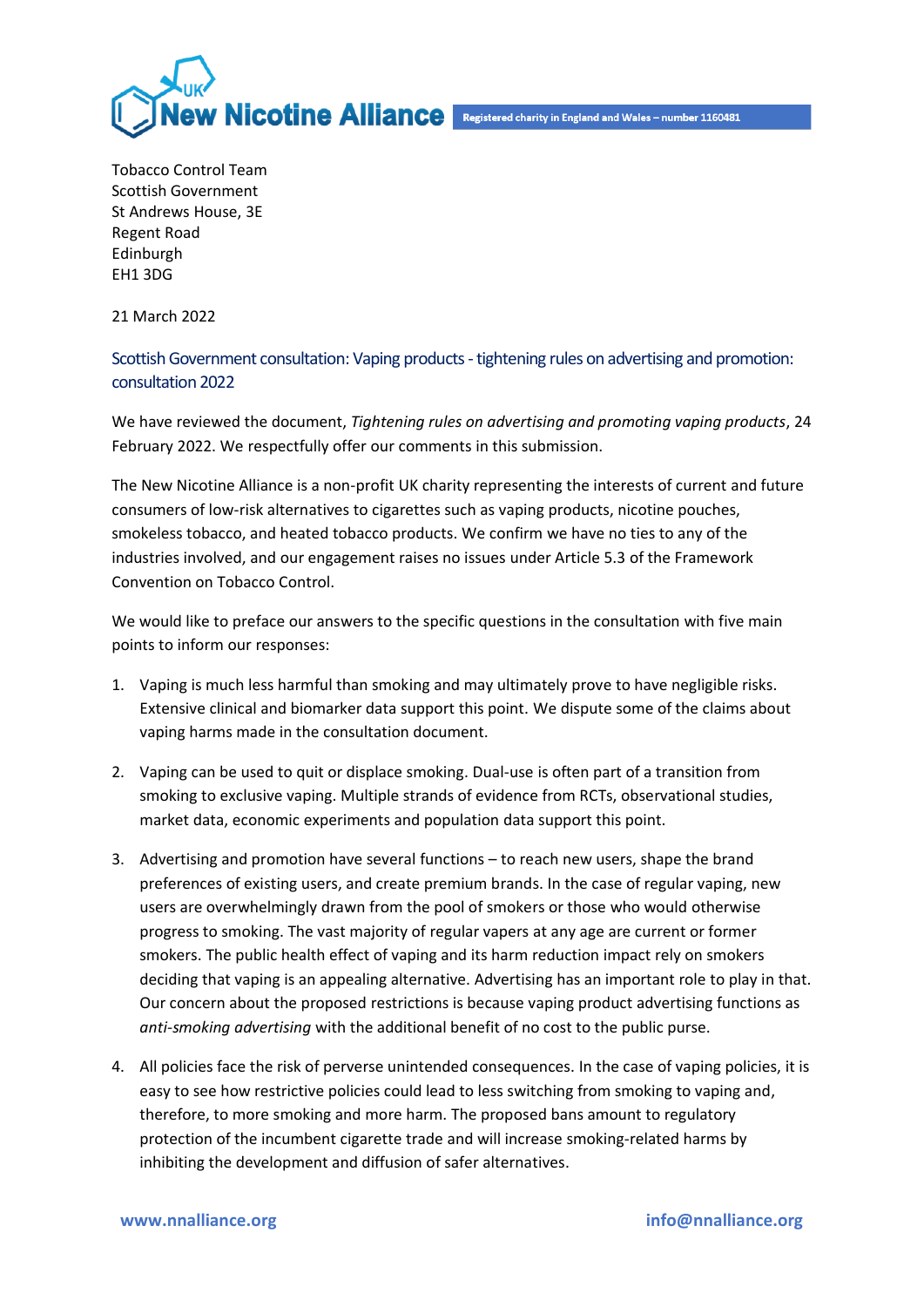5. We believe that the public health objectives are best met by controls on the themes and placement of advertising and promotion, not by prohibitions.

We have set out this argument in more detail in response to the consultation questions in the memo attached below.

We would be happy to address any questions or have a follow-up discussion if that would be useful.

*Outelos* 

**Louise Ross** Chair New Nicotine Alliance

**Sarah Jakes** Trustee New Nicotine Alliance

R Jun

**Robert Innes** Scottish Representative New Nicotine Alliance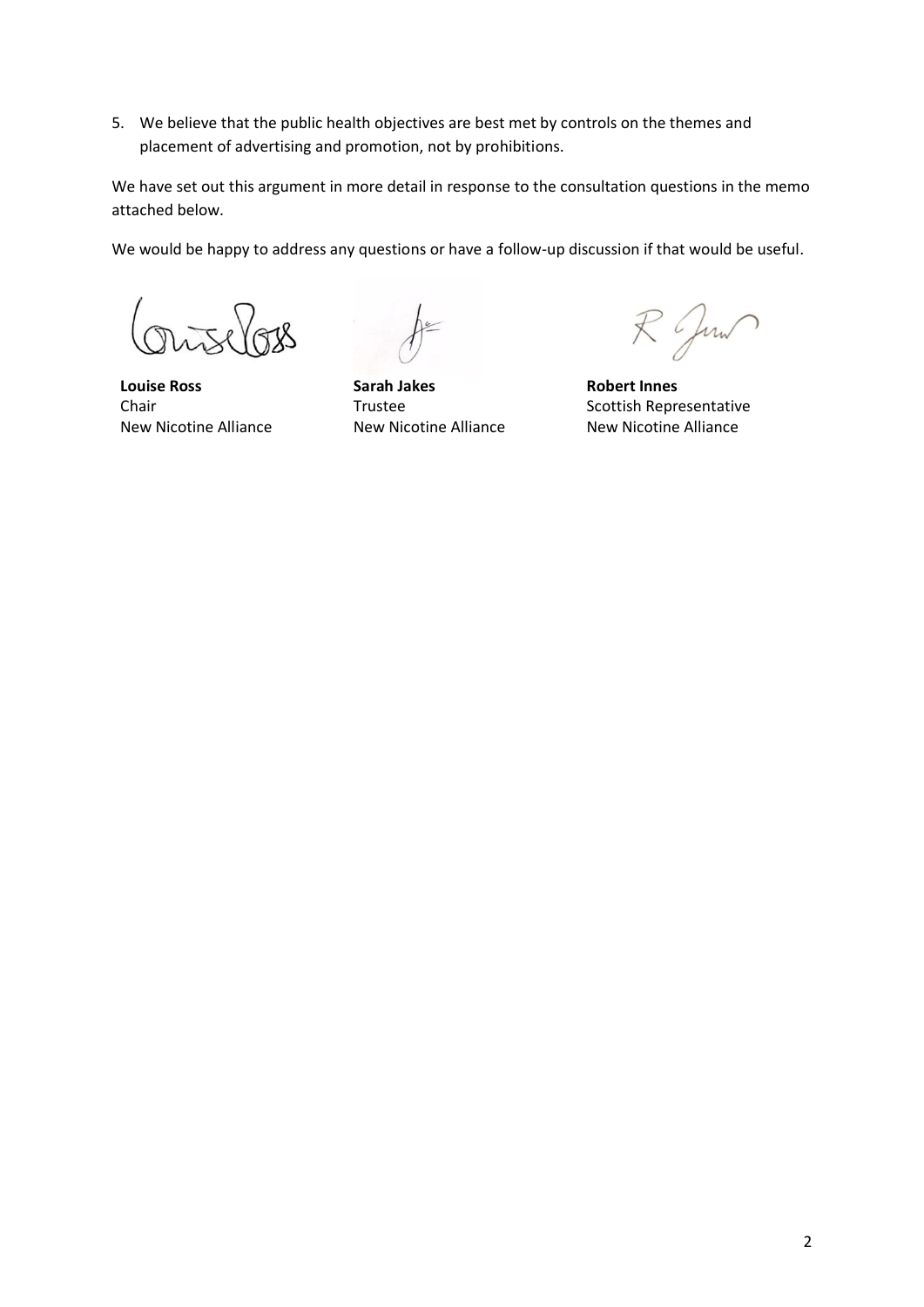# Consultation questions and responses

#### Do you support the proposal:

In general, no. The proposal is based on an incomplete model of how vaping products work to the benefit of public health. Vaping works by offering consumers an alternative to smoking at much lower risk. Vaping and other smoke-free products compete with cigarettes in a market that cigarettes have dominated for decades. Smoke-free products are effectively entrants to this market. The effect of tighter restrictions on marketing will be to protect the incumbent cigarette trade, increase smoking and cause more harm.

The Scottish Government acknowledges "significant levels of misinformation and misunderstanding about the respective risks of smoking and vaping". Restricting e-cigarette advertising and marketing in the same way as combustible tobacco can only increase public misperception by equating two nicotine delivery options with vastly different harm potential.

With appropriate controls, advertising and promoting vaping is a form of anti-smoking advertising that does not draw on public funds but does encourage health-improving behaviour change. The broad approach to advertising and promotion of vaping and other smoke-free nicotine products should be to control themes and placement. The aim should be to ensure marketing is responsible and appropriately targeted, not eliminated. There is no health case for applying the rules that apply to cigarette advertising or a more stringent regime than that used for alcohol, which is more dangerous and offers no harm reduction benefits.

## 1. that vaping products should be used only as a cessation aid and exposure should be reduced for non-smokers (Q1)?

The question suggests an incomplete understanding of how vaping works for public health. There are essentially two models. The first is a more clinical model, in which vaping functions as a smoking cessation aid. In this model, e-cigarettes are like a variant of NRT with controlled trials suggesting greater smoking cessation efficacy. But the second, far more critical, model is consumer-based. In this model, vaping products function as a rival to cigarettes, in which the appeal of the product attracts nicotine users away from smoking. This appeal comes in part from branding and marketing as well as the characteristics of the products themselves. To deny vaping products the means to build their brands and appeal to smokers is no different to intervening to protect the cigarette trade. The proposal will harm many small businesses but not trouble the tobacco industry.

While reducing advertising exposure to non-smokers may sound reasonable, this must be qualified by the adverse effects it would cause to smokers and would-be smokers, including those nonsmoking adolescents who would become smokers as they follow current trends. Because vaping is far lower risk than smoking, policymakers' concerns for public health and consumer wellbeing should be dominated by the effects – including unintended effects – of tobacco policy on *smoking*.

#### 2. to extend restrictions on advertising these products in the ways described (Q2)

This would be a mistake. It would be much better to place controls on themes and placement of advertising. This is the approach adopted in the Committee of Advertising Practice guidance for ecigarettes, and it has been successful so far. It is also the approach used for alcohol advertising. By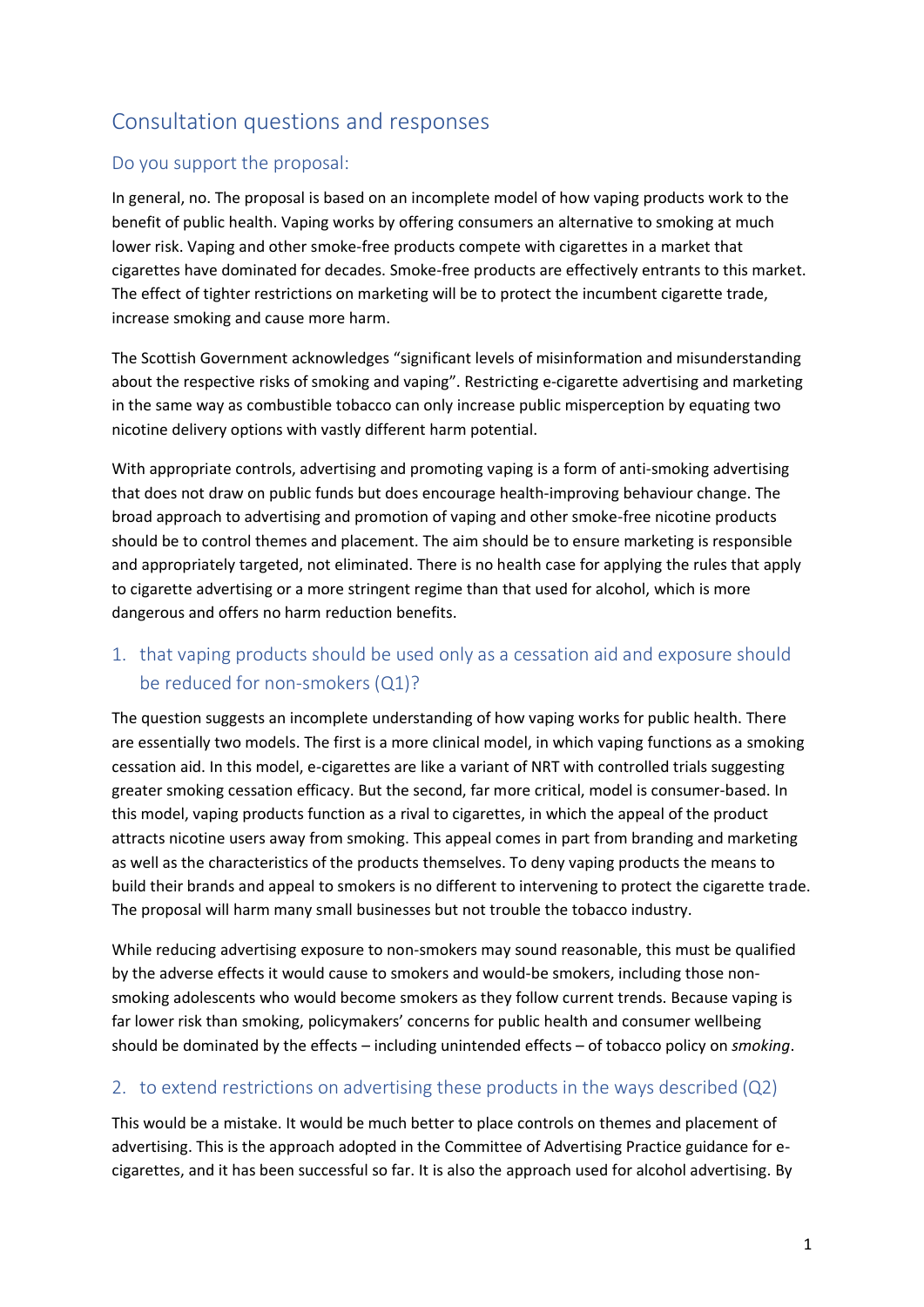comparison, alcohol use – especially among the young - is much more harmful than vaping. Unlike vaping, alcohol does not displace anything far more harmful. However, alcohol is regulated through controls on themes and placement. Scotland can craft the rules it wants for vaping, and smarter controls would be a better approach than the blunt instrument of a ban.

### 3. with proposal that in-store promotional displays should be banned (Q3)

This makes little sense, especially in specialist vape stores. In-store promotion is a way of engaging smokers at the point of sale. It also functions as an encouragement to retailers to contribute to switching smokers to low-risk alternatives. Again, the effect of a ban is to protect the incumbent cigarette trade from competition from low-risk alternatives.

### 4. to make brand-sharing an offence (Q4)

This denies tobacco companies the option to interest smokers of its cigarette brands in rival products with the same branding. Brand sharing with tobacco products was prohibited under the EU Tobacco Advertising Directive, and there are some risks with opening it up for brands used on cigarettes. However, if Scotland wished to take an aggressive approach to cigarettes, it could allow brand-stretching *within* the smoke-free categories, including nicotine pouches.

#### 5. to make free distribution of vaping products an offence (Q5a)

### 6. that nominal pricing of vaping products should be an offence (Q5b)

There are good arguments for controlling the situation in which free distribution or nominal pricing is allowed. The aim should be to ensure that such distribution is not focused on adolescents or nonusers. But there are circumstances where it would be appropriate to give someone a vaping product to try as an alternative to smoking. Such cases might include specialist over-18 vape stores, care homes, hospitals, smoking cessation services, prisons, sheltered housing and facilities for rough sleepers etc. In particular, low-income smokers may need help to get over the financial hurdle of trying vaping. Rather than specify the type of organisation (i.e. businesses, NHS or charities) that are barred from free distribution, it would be better to specify the *purposes* of free distribution that are allowed or not allowed.

### 7. to make sponsorship agreements in respect of vaping products an offence (Q6)

The same arguments apply to both advertising and sponsorship. In both cases, marketing is used to build a rival proposition to smoking, and sponsorship functions as anti-smoking promotion that does not draw on the public purse. This may also be a way to reach harder to reach groups.

### 8. to introduce exemptions to allow advertising at trade-only events (Q7)

This makes sense, and it is essential to enable business-to-business promotion to take advantage of pro-health innovation in the industry. The exemption should also be extended to Expos and events where trade exhibits its products for days on which the public are admitted. Attendance at these events is strictly controlled to exclude minors, and visitors are predominantly current vapers interested in new products on the market.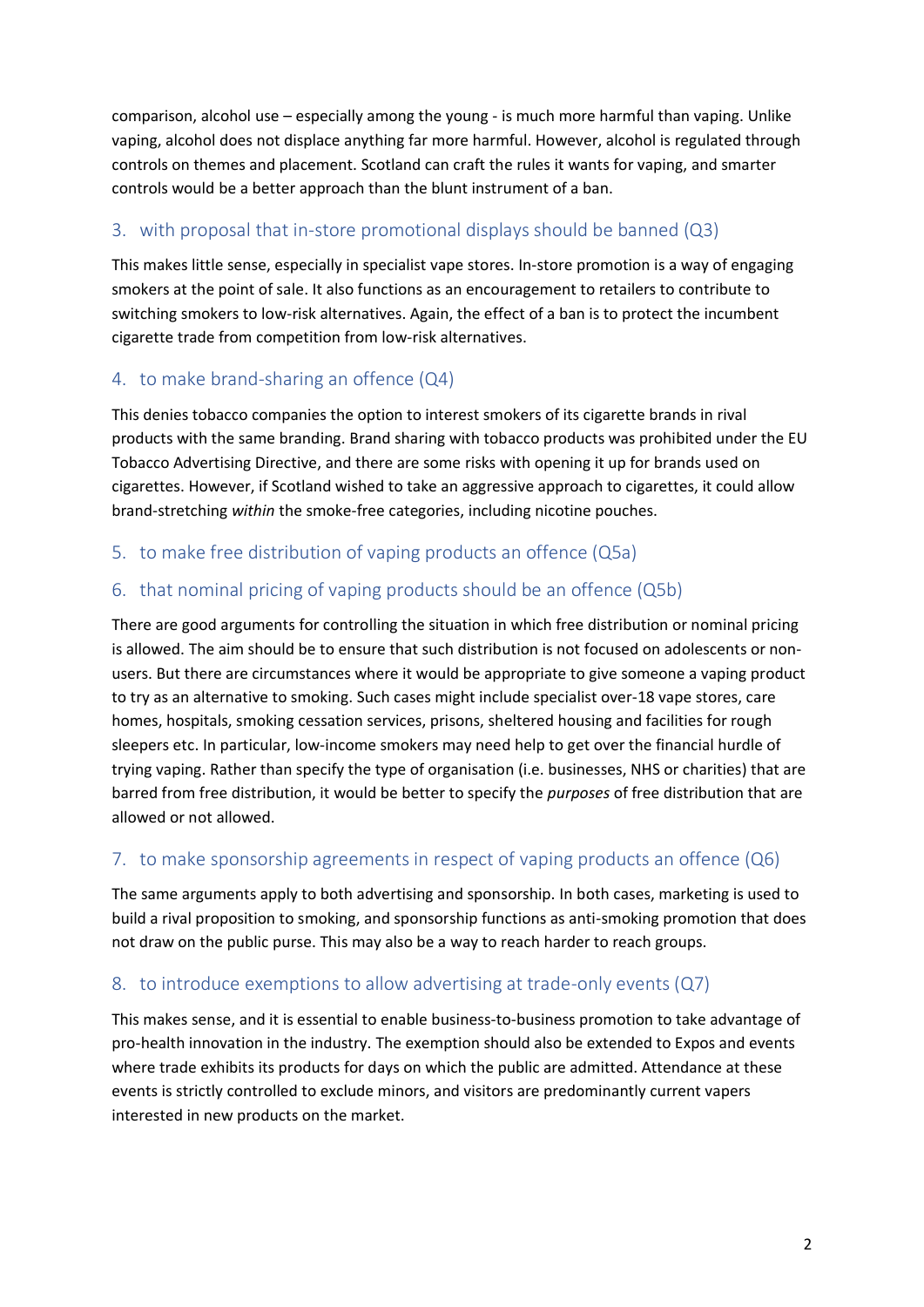### 9. fines and penalties should mirror those already in place for tobacco products (Q8a)

No, this would be highly disproportionate, given that smoking kills around 10,000 Scots every year and causes over 300,000 hospital admissions. Vaping may not be risk-free, but we have yet to see material health impacts caused by vaping – and more importantly, we see significant health gains when people switch from smoking to vaping.

#### 10. defences should be as laid out as stated (Q8b); and

The defences are reasonable, given the offences. But the offences are not reasonable given the risks and benefits of vaping products and the likely perverse consequences of banning vaping advertising.

#### 11.that officers of local authorities should be responsible for enforcement (Q8c)

This is a waste or misdirection of local authority resources. Any additional available effort that can be spent on the enforcement against vaping marketing would be better spent on tougher and more persistent controls on the cigarette trade. Given money and people are not unlimited, the effort directed at vaping product marketing has an opportunity cost. It could be better used to control products and behaviours that are genuinely harmful. Scotland has not yet exhausted these alternatives for spending on enforcement.

Three further questions and a request for any additional comments are included in the consultation material. Our responses are below.

#### 12.the impact the proposed policy would have on individuals (Q9a)

We would expect policymakers who propose such measures to have considered this in an impact assessment. Likely effects include:

- Adult smokers not switching to vaping (high harm)
- Dual-users who remain dual users instead of becoming exclusive vapers (high harm)
- Young people not diverted from smoking (high harm)
- Young people who would never have used nicotine take up vaping (low harm)

We would also like to stress the importance of role model effects and 'denormalisation' of smoking in the lives of young people. As Public Health Scotland correctly states:

*A child born in a more socially deprived area of Scotland is more likely to*

- *grow up around smokers*
- *be born into a family that smokes*
- *have a mother who smoked during her pregnancy.*

*Children of smokers are more likely to start smoking themselves.<sup>1</sup>*

There is high value to young people if the adults in their lives move away from smoking, and vaping is seen as an alternative pathway for those who would otherwise smoke. There is increasing evidence that vaping functions as a diversion from smoking for young people.

<sup>1</sup> Public Health Scotland, Smoking Prevention, 24 December 2021[, http://www.healthscotland.scot/health](http://www.healthscotland.scot/health-topics/smoking/smoking-prevention)[topics/smoking/smoking-prevention](http://www.healthscotland.scot/health-topics/smoking/smoking-prevention)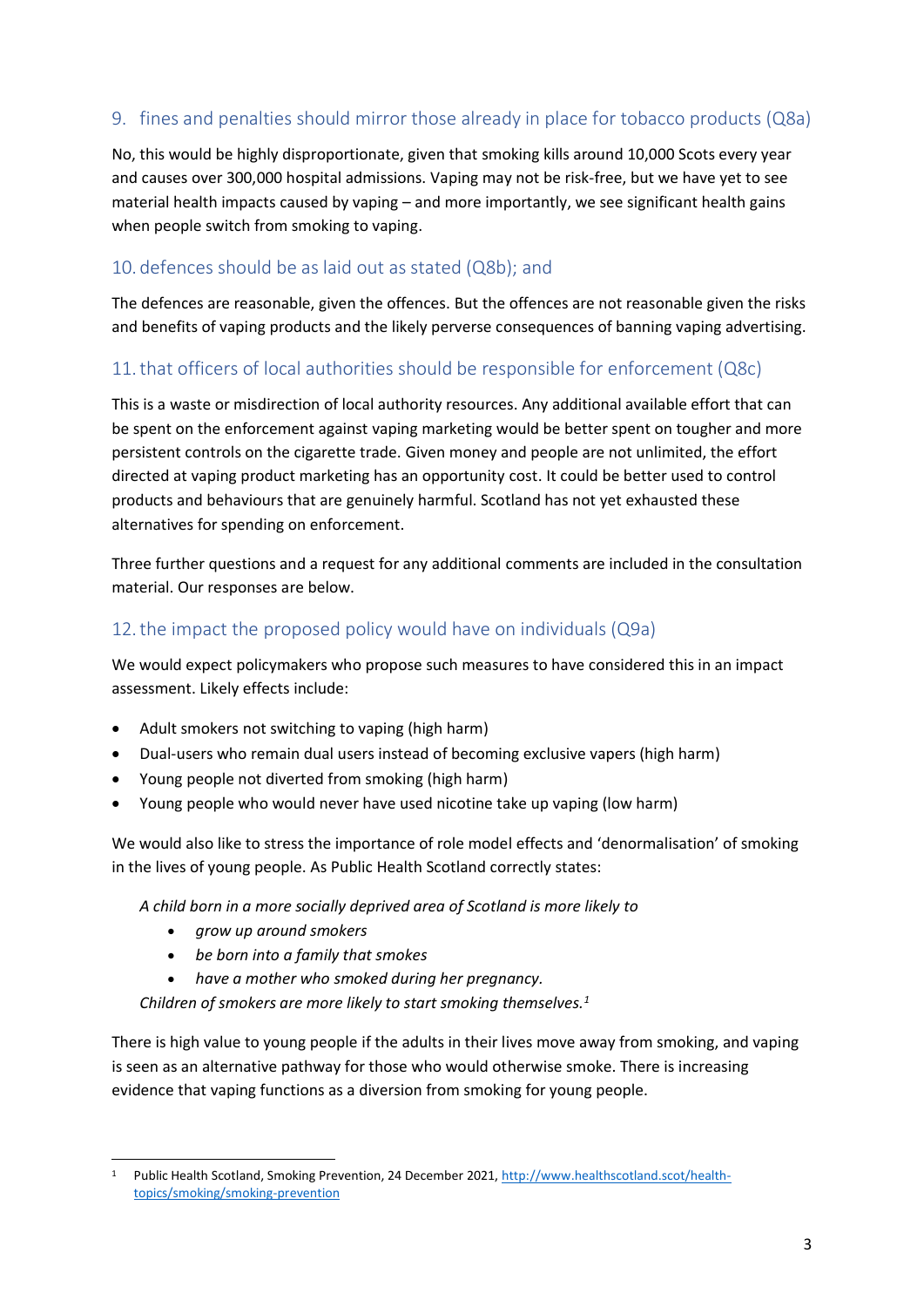# 13. your view on the impact of the proposed policy on people living with socioeconomic disadvantage (Q9b)

The measure will disproportionately harm people with socio-economic disadvantages for two main reasons. First, smoking is over-represented in these groups. As Public Health Scotland points out:

*Smoking rates are still highest in the most deprived areas, with 35% of people living in the most deprived areas of Scotland smoking compared to 10% in the least deprived areas*

The marketing of vaping products, including at the point of sale and in specific settings and media that reach this group, may help reduce smoking. People in poorer groups tend to find smoking cessation more challenging and are more tightly bound to smoking. Switching (rather than stopping) is easier for more dependent smokers because it does not involve quitting nicotine and retains several behavioural and sensory aspects of smoking but at much lower risk.

Secondly, many in disadvantaged groups can be hard to reach or persuade. Many will not be attracted by smoking cessation offered as a clinical pathway but may be attracted to what they see as a different and better way of smoking. While smoking cessation may be ideal, it does little for public health if few people succeed in doing it, especially in the most disadvantaged groups.

#### 14. identify communities or groups who may be impacted by these proposals (Q9c)

In addition to the populations listed in 1 & 2 above, we would emphasise the non-smoking children of current smokers and children living in deprived communities with high smoking prevalence. Smoking initiation emerges from the adult norms in which young people are immersed.

We would also add the retailers and small producer businesses that will be harmed by the proposals and the cigarette supply chain that will be aided and protected by the proposals. We see no justification for the Scottish Government intervening to assist the cigarette trade in this way.

#### 15. Finally, at Question 10, we offer you an opportunity to comment further

We have four additional comments

- 1. The sponsors of this bill should set out the hoped-for outcomes and plausible perverse consequences in a robust evidence-based impact assessment. Such an assessment should be based on a realistic model of how vaping is beneficial to public health through consumer choice and market innovation, taking account of the powerful incumbency of the cigarette trade. This should highlight the trade-offs in such a proposal and who is likely to be beneficially and harmfully affected.
- 2. We are concerned that the sections addressing the health risks of vaping (paragraphs 6-14) and on quitting smoking (15-25) have not set out the risks and benefits in a way that facilitates the best decision-making. There is no real doubt that vaping is very much safer than smoking and considerable biomarker and clinical data support this. There is also no real doubt that vaping is successful as an alternative to smoking and will enable a larger segment of the smoking public to respond to the more punitive and stigmatising pressures of the traditional tobacco control measures. There is a solid body of clinical trials, observational studies, population trends, market data, and economic experiments to support this.